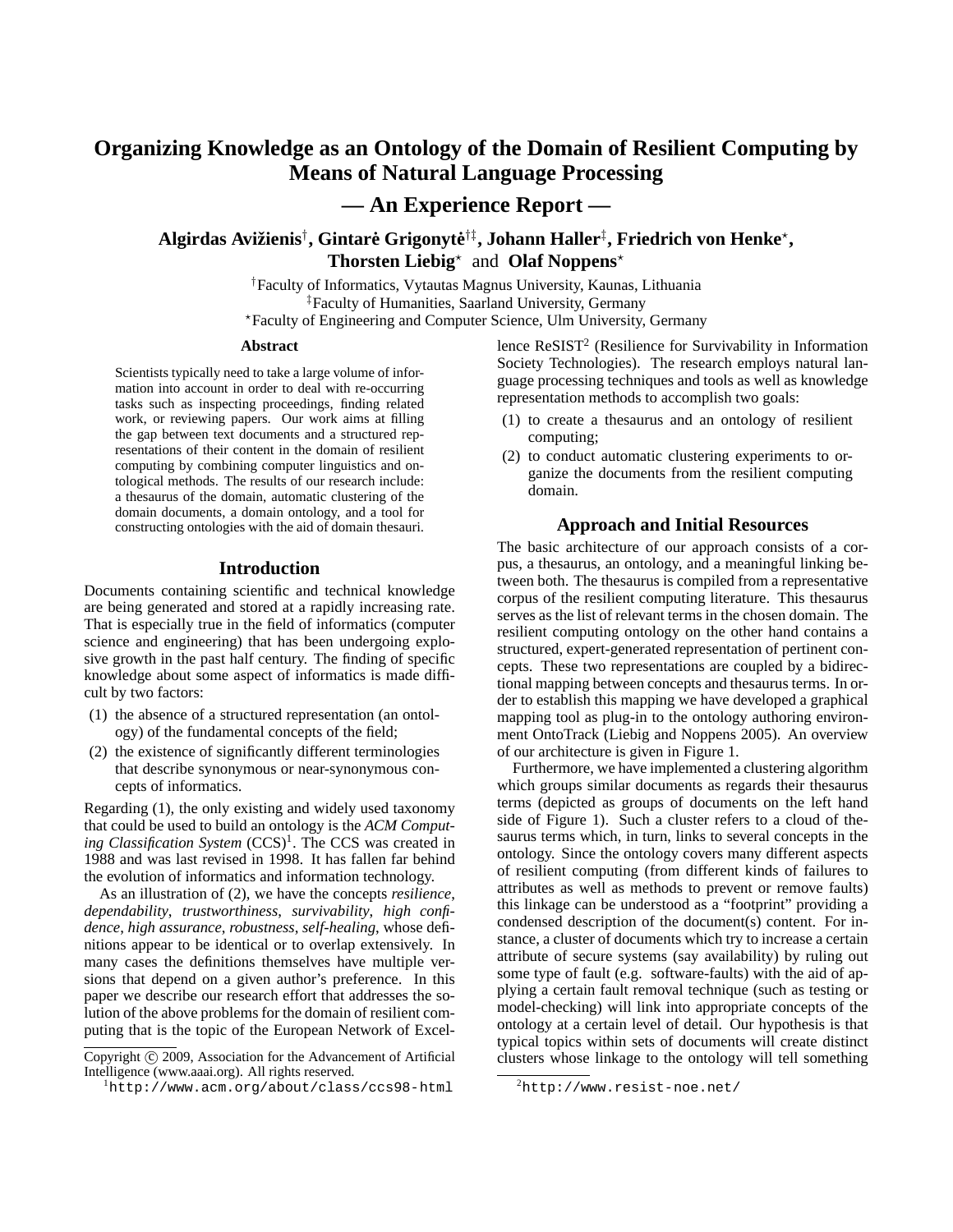

Figure 1: Conceptual architecture

about its content so that experts can name those footprints (called thematic clusters in Figure 1).

While document clustering, ontology creation, and mapping are about to be completed our current work deals with composing a complete chain of tools in order to classify existing resilient computing literature. Subsequent work will then deal with the approach of thematic clusters.

The corpus of text used in this research is composed of about 2500 papers presented at the 29 annual International Symposia on Fault-Tolerant Computing (1971-1999) and at their successors, the 7 International Conferences on Dependable Systems and Networks (2000-2006). Since the abstracts of the articles carry the essence of information, only abstracts of articles were used to compile the corpus. There are 234.585 running words in the corpus.

A starting point for building the Resilience ontology is the taxonomy presented in the so called ALRL paper (Avižienis et al. 2004), from which an ontology has been built that is expressed in the OWL language<sup>3</sup> and contains around  $180$ concepts. This ontology needs to be augmented with terms that were not included in (Avižienis et al. 2004) because of space limitations and with synonymous terms from other sets of terminologies currently in use.

The next section describes the approaches used for thesaurus and cluster creation. After that we report about the ontology building process and the mapping tool before ending with a conclusion and outlook.

#### **Thesaurus Creation**

The thesaurus of the domain serves two purposes in our research:

1. It provides a testimony for the outcome of the research. The list of important single- and multiword terms were expert reviewed and arranged according to their hypernym-hyponym relationships. The terms represent the domain of resilience in respect to the whole lifespan of the domain. The thesaurus is intended to serve as a point of reference - a unified list of terms in the domain of resilience.



Figure 2: The process of building thesaurus

2. As an integrated component of our document processing architecture it will act as an meaningful index needed to establish intelligent document retrieval tasks.

We will describe the methodology for automatic domain thesaurus creation in this chapter. Our approach is based on linguistic pattern matching for automatic terminology extraction and IDF (Inverse Document Frequency) measurement for termhood assessment of terms. The automated process of building the thesaurus is depicted in Figure 2.

**Rule based morphological analysis.** The process of thesaurus learning starts with linguistic analysis of document abstracts set. For each word in the text, the MPRO system (Maas 1996) delivers information such as lemma, part of speech, derivation, semantic class etc. For instance, word *programming* is analyzed:

 $\{\text{string} = \text{programming}, c = \text{adj}, \text{vtyp} = \text{ing}, \text{more:}\}$  ${nb=sg, case= nom}, s = program\#ing, ls = program,$ 

sem = derivationalAdj; activity}

**Rule based disambiguation and syntactic analysis.** Once we have morphologically annotated text, grammar

 $3$ http://www.w3.org/2004/OWL/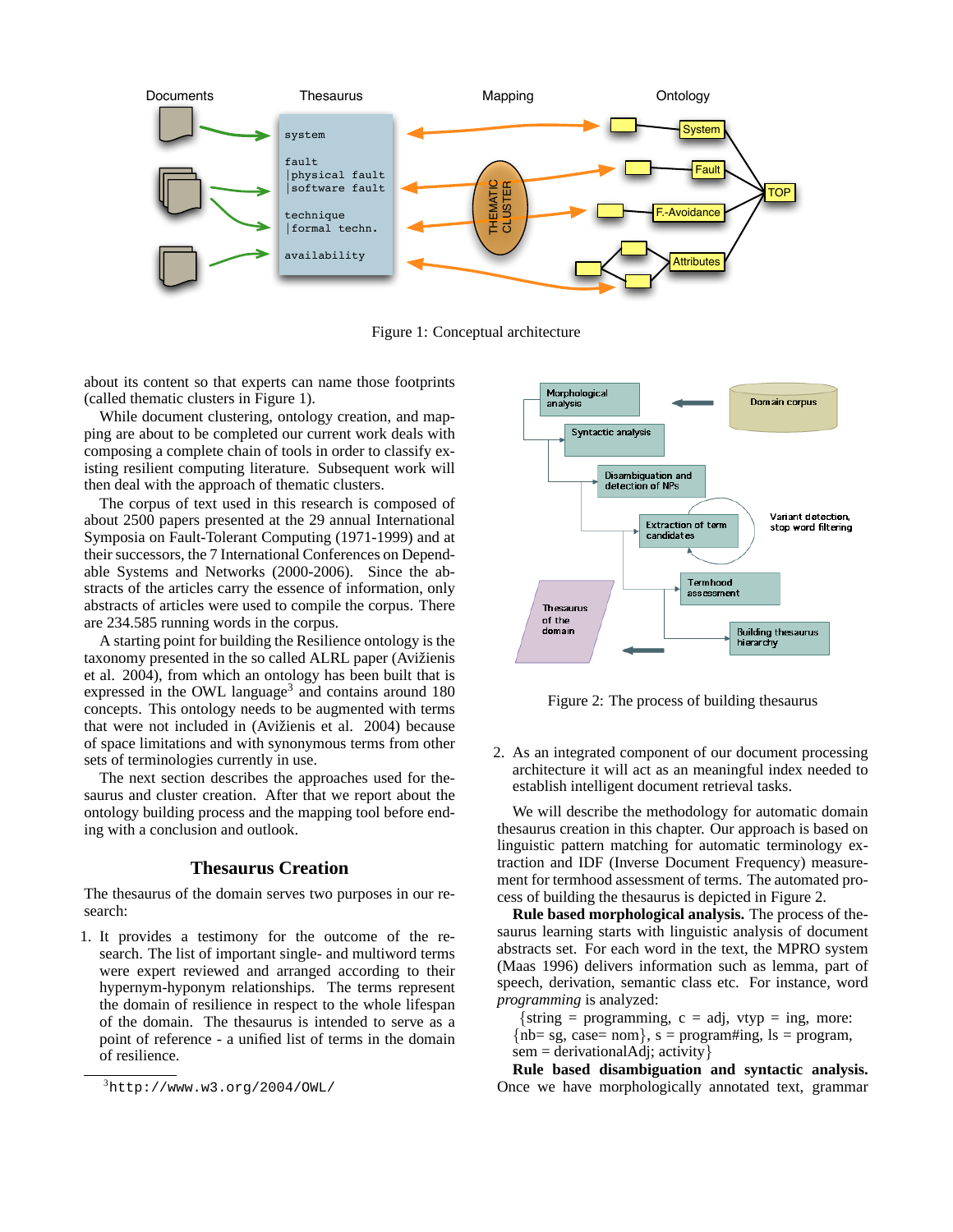rules for morphological disambiguation and syntactic parsing can be applied. We use KURD (Carl and Schmidt-Wigger 1998) - a formalism that interprets rules based on finite-state technology. An example rule for identifying NP:

noun\_phrase: IF \*node{c=adj} AND -node{c=noun} THEN pattern  $\{c=np\}$ .

**Detection of NPs.** Morphological and statistical analysis is followed by the tagging of acronyms, proper names, possible single word terms and noun phrases:

Based on the <style code=acronym>**VFF** </style> approach, an <style code=simpl> **approach**</style> to find the <style

<code=np>**optimal number**</style>[...]

**Variant and non-basic term form detection.** We have addressed variant issue due to a detailed morphological analysis, i.e., words that have the same morphemes can be easily detected and decision which form to use can be taken.

fault-tolerant design,

fault tolerant design

**Stop words filtering.** Applying a stop word (i.e. commonly used word, such as 'a') list filtering is a common practice in the terminology extraction field. In order to assure that only relevant NPs will be extracted, we have used a stop word list (i.e. words like less, never, next, etc).

**Candidate term extraction.** Combining rich morphological and syntactical analysis with pattern matching techniques of AUTOTERM (Haller 2006), (Hong, Fissaha, and Haller 2001) grammar allowed us to extract a wide span of entities:

Possible Terms: software fault; redundant system;

Toponyms: England;

Acronyms: SCHEME;

Names of Persons and Organizations: Jack Goldberg;

N. Levitt; John H. Wensley Computer Science Group;

**Termhood assessment.** We consider two requirements: first, a term should not be too general, i.e., a term occurring in a document has to be a reliable indicator for what topic the article is about; and second a term should not be too specialized, i.e. such terms that only occur once and about whose status we therefore cannot be sure. To check whether these two criteria are met, IDF measure  $(1)$  – a measure of the general importance of the term - is used. IDF is obtained by dividing the number of all documents by the number of documents containing the term:

$$
idf(t) = log(\frac{|D|}{(d:t \in d)})
$$
\n(1)

The candidate term extraction step has resulted in 6818 terms. Evaluation of the system (a sample of 10% of the abstracts) showed 82% of recall (which would be 18% of silence in the term extraction field) and 67% of precision (noise=33%). After the IDF values were obtained, and a threshold had been chosen by domain experts, the term list was pruned down to 5,710. Precision has increased up to 79% (noise decreased to 21%).

**Hierarchical representation building.** Extracted terms are represented via a hypernym-hyponym relationship. To create a hierarchy from general to more special terms we

used a simple method: non-compound terms are top level hierarchy nodes; for a term  $t_x$  with n compound parts, we look up whether there is a term  $t<sub>y</sub>$  consisting of the n-1 rightmost term parts; if so, the term  $t_x$  becomes a subterm of  $t_y$ .

fault |bridge fault |design fault ||latent design fault ||residual design fault

#### **Clustering**

Document clustering is another key component of the framework described earlier. Clustering is a quick and effective way for organizing documents (Mitchell 1997). It does not require expert knowledge and time. But one disadvantage of clustering has to be addressed if we want to use clustering as reliable method for organizing the documents – how to interpret the cluster?

In general clusters are represented by the features by which the objects of the clustering got assigned to one cluster. In our case having clusters of the documents gives us a list of features by which one cluster of documents can be discriminated from another cluster. The very important thing is what we choose the features of the documents to be. The ideal way would to have an expert describing a document. This, however, is not possible. Instead we have decided to use the AUTINDEX tool (Haller and Schmidt 2006) for automatically assigning features to each document.

For a given document *A*, the tool assigns a list of features *l(l1, l2, ..., lk)* taken from thesaurus *T* that is the thesaurus of the domain which we described in the previous section. *A* is a single document from the domain corpus described above. The list of the features is a list of terms taken from the domain thesaurus. Based on these features, similarities between the documents can be calculated. One of the standard measures is correlation; the correlation measure is based on covariance. While covariance gives us direction of relations between two vectors, it tells us nothing about its strength. Correlation normalizes results to a scale from +1 (perfect match) to -1 (perfect contradiction).

Our approach to document clustering is combining the hierarchical clustering algorithm described in (Manning and Schütze 1999) and the method of correlation clustering described in (Gael and Zhu 2007). In addition to this we use linguistic intelligence to build the feature representation of the data we will be clustering. AUTINDEX delivers a list of descriptors and their weight (importance) for each document. This information is used for building feature vectors.

## **The process of clustering**

- 1. Every document is represented by a vector which contains descriptors and their weights. For example:
- $(a) =$  (computer system[100], microprocessor[0], network[20], operating system[35], system message[0])
- $(b) =$  (computer system[0], microprocessor[45], network[100], operating system[0], system message[56])
- 2. Similarities between all documents are calculated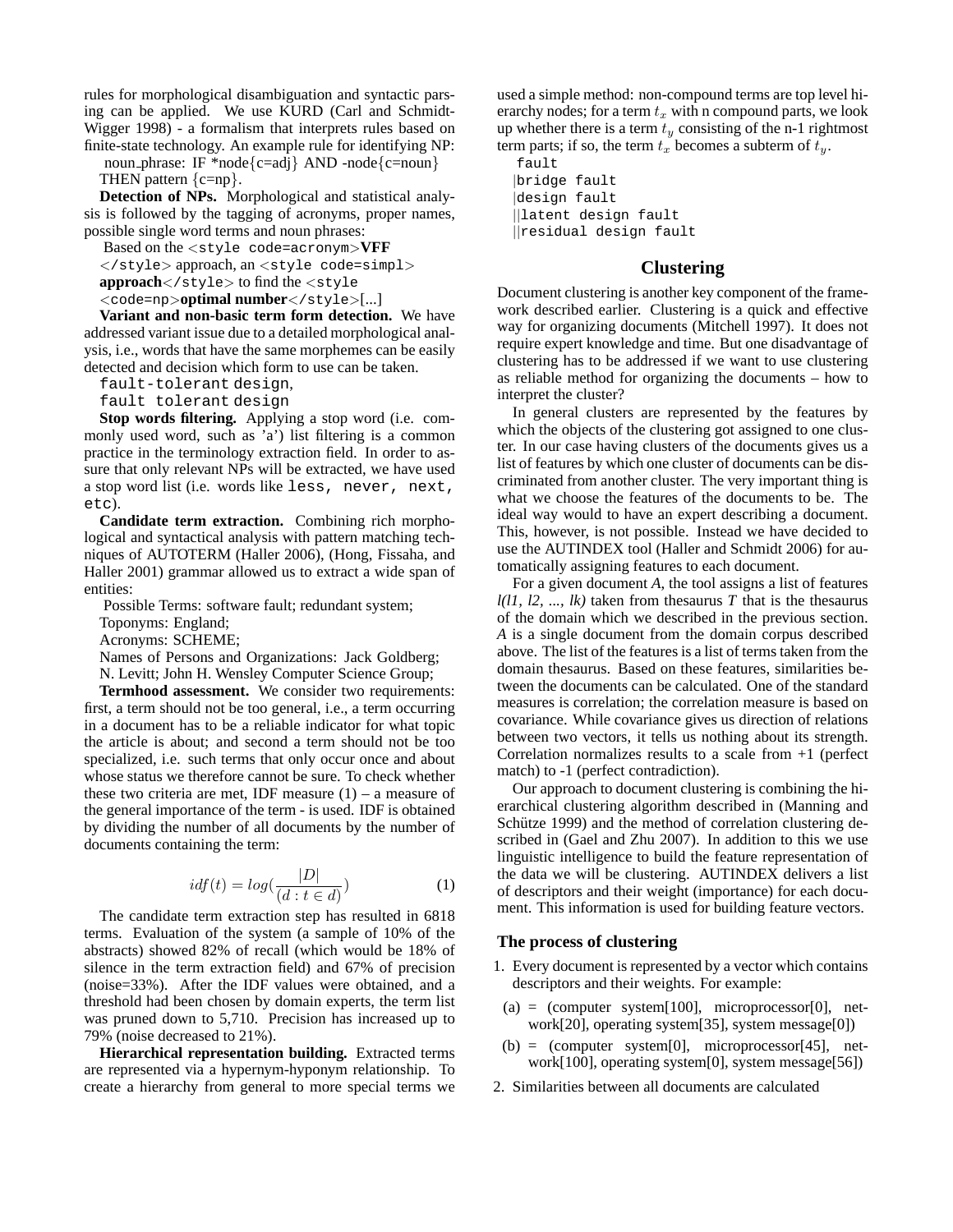- 3. The correlations between one document and all other documents are calculated
- 4. The hierarchical clustering algorithm is applied

Using the described methods the documents of the corpus were clustered into 345 clusters. Each cluster is represented by a cloud of terms taken from the resilient computing thesaurus.

## **Resilience Ontology**

An ontology is a formal representation of a set of relevant concepts as well as relationships of a domain. The focused domain of this work refers to the main concepts with respect to resilient computing. The basic terms of this research field are characterized in (Avižienis et al. 2004) that provides in depth descriptions and classifications of threats, means, and attributes mostly on a textual level. This widely accepted scheme is an excellent blueprint for building an ontological representation of this domain. A version of such an ontological representation was provided by Brian Randell of Newcastle university in the early stages of this research.

Our own analysis of that part of the ontology dealing with the various types of faults revealed that this hierarchy contained almost no multiple inheritance, i. e. that the sub-fault relationship spanned a tree rather than a graph. In contrast, the categorization of faults in (Avižienis et al.  $2004$ ) accounts for eight basic viewpoints which lead to various overlapping groupings. Figure 3 shows the eight viewpoints on the left whose possible combinations lead to 31 fault classes (bottom row).

A more detailed investigation of the distribution of potential faults with respect to their viewpoints showed that this table implicitly encodes several subset, that is sub-fault, relationships. For instance, all *development faults* (upmost row) are also *internal faults* (third row) since the former is a subset of the latter. Furthermore, all *external faults* are *operational faults* (see Figure 3 for an illustration of these two examples). Altogether we were able to identify 11 sub-fault relationships and two fault equivalence relationships from this figure of fault categories. The resulting fraction of the fault hierarchy is shown in Figure 4. The arrows represent the sub-concept relationships and semantically equivalent faults are drawn within a surrounding box.

While the resulting hierarchy of faults may look obvious to domain experts, it is important to remember that the first sketch missed some of the sub-fault relationships of the describing source paper. Since every knowledge-aware processing method can only take explicitly modeled (or implicit but entailed) facts into account it is important to represent even the supposedly obvious.

We are currently in the process of restructuring the other parts of the resilience ontology with analogous methods.

## **Mapping Thesaurus and Ontology**

To sum up, we are facing two different approaches for organizing knowledge: on one hand, the resilience ontology has been carefully constructed and re-structured after revision. It is mainly handcrafted by, or with help of, domain



Figure 4: Revised fault hierarchy

experts and is consistent wrt. the underlying logical formalism. On the other hand, the thesaurus has been primarily automatically compiled from various documents in an unsupervised manner. More precisely, the thesaurus not only contains redundant but also irrelevant (wrt. resilience domain) and rarely used – or even mis-used – terms. In our approach we need to bridge the result of both approaches.

In terms of numbers, about 6000 thesaurus terms are facing about 180 well-defined ontology concepts. Here, tool support for the mapping of thesaurus and ontology is recommended. Our tool supports the user semi-automatically and follows the observation that only a small set of relevant terms need to be mapped: the primary structure of the thesaurus as well as the ontology is the hypernym-hyponym (or sub-set) relationship. Depending on the relevance of terms wrt. the resilience domain one can choose different levels of granularity for the mapping: branch versus leaf mapping. Leaf mapping means to map single terms to concepts in the ontology. Utilizing branch mapping one maps a more general term to a concept. Due to the sub-set relationship all sub-terms are also mapped to the given concept. For instance, the terms related to faults are key concepts in the resilient computing domain and therefore are typically mapped one-by-one. However, other terms such as *algorithmic circuit verification, transactional rollback, online fault diagnosis* can only be mapped via their hypernym *i.e. verification, rollback, diagnosis*.

We identified the following 4 mapping tasks that are supported by our mapping tool:

**(1) Creating term – concept links.** By mapping a term to a concept (or, respectively, a concept to a term) we establish a link from a specific thesaurus term to an ontology concept (or vice versa). This means that the given term and concept are semantically equivalent wrt. the resilience domain. The link does not necessarily form a one-to-one relationship: the same term can be linked to several concepts.

Our tool utilizes simple NLP techniques (e. g. entity matching, hyphen recognition) as well as more advanced ones (e. g. variant detection) in order to support the user in semi-automatically establishing an initial mapping between terms and concepts. By dragging concepts from the ontology view of our application (see right-hand side of Figure 5)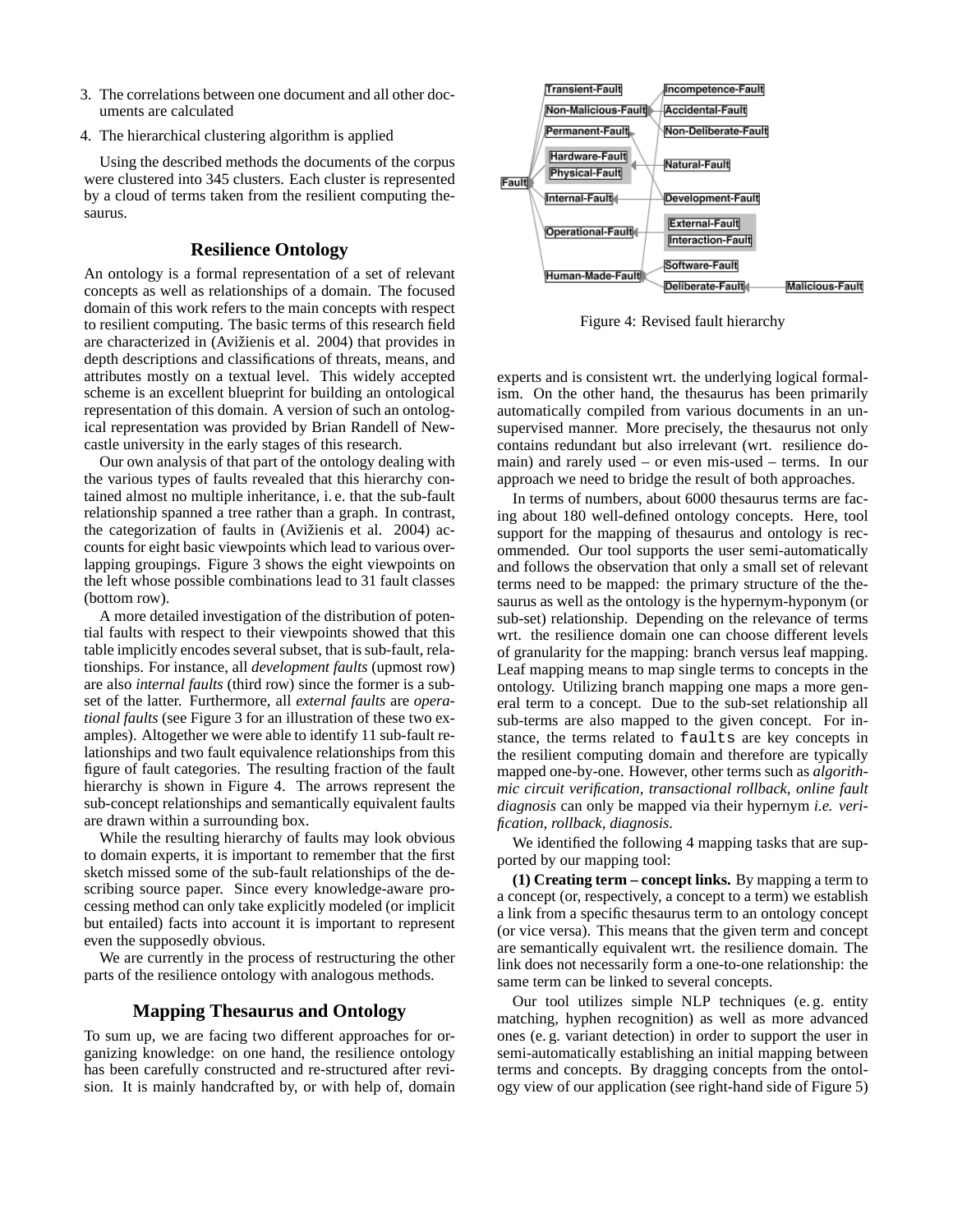

Figure 3: Fault categories as of Fig. 5a (Avižienis et al. 2004)

to the hierarchy of terms (left-hand side) user-defined links can easily be established. Note that using Tablet PCs with pen-like or similar devices simplifies this work.

**(2) Introducing equivalence between terms.** The current thesaurus creation process does not consider synonymy issues. Synonyms are not detected and marked in the introduced hierarchy of terms. Note that not all synonyms can be automatically found during NLP: here we have to distinguish well-known synonyms in the field of resilient computing and rare – or even incorrectly used – synonyms only introduced in some of the analyzed documents. Knowing which thesaurus terms are synonymous would improve the structure of the thesaurus and improve the indexing of the domain documents, and therefore – the clustering of the domain documents.

Following the simple "drag-'n-drop" approach, equivalence can be easily introduced by dragging terms to terms.

**(3) Adding terms to the ontology.** To improve the quality of the initial ontology it should be possible to enrich the ontology with relevant terms automatically extracted from the documents. However, it is very important not to blindly add any term but to pick the most relevant ones as well as only commonly used ones.

Again, mapping is done via "drag-'n-drop" operations. Adding terms as concepts to the ontology means either adding the term as a sub-concept or an equivalent concept to an existing one. Moreover, whole sub-hierarchies of terms can be marked and mapped via one single operation that introduces the corresponding hierarchy into the ontology.

**(4) Discarding non-relevant terms.** Revising the thesaurus terms by discarding non-relevant terms wrt. the resilience domain is one of the first steps to improve the quality of the thesaurus. However, the whole process cannot be automatically performed because it is not obvious which terms are relevant. For instance, some terms such as DBMS, C-library etc. are frequently used in the set of documents but do not specify any resilience-specific topic. Moreover, the semantics of some terms are not clear (e. g. combinations of faults) or do not refer to any term in the resilience domain. This can only be solved by an expert.

The mapping tool is implemented as a plugin for the ontology authoring and visualization framework OntoTrack (Liebig and Noppens 2005). Therefore we benefit from the various reasoning and checking capabilities to assist the user by automatically detecting possible problems. For instance, a mapping of a term to several concepts within the same hierarchy wrt. hypernym-hyponym relationship is redundant and can be simplified to a mapping to the most specific concept(s). Several working lists of not yet mapped as well as already mapped or removed terms can be presented to the user, and our implemented XML-based exchange format of the mappings enables us to assign mapping tasks to different experts and to integrate the results.

## **Discussion**

Our approach combines methods from two fields, namely Computational Linguistics and Knowledge Representation, such that there is a benefit to both sides. On one hand, expert created knowledge within an ontology is used to categorize documents by a linkage from automatically extracted descriptors to ontology concepts. On the other hand, thesaurus terms gathered with the help of a chain of language processing tools can be used to enrich or refine an ontology of a particular domain.

In particular, the results from our work so far include:

- An *thesaurus of the domain*, which was constructed automatically from the corpus of the resilience domain. Terms are structured via the hyperonym-hyponym relationship.
- A *clustering of the domain documents*. The documents of the domain were automatically indexed with the terms of the domain thesaurus. Based on these features, 345 clusters have been identified. Each cluster is represented by its cloud of thesaurus words. So far we have used clusters only as a means of organizing domain texts. The initial idea about thematic clusters is work in progress.